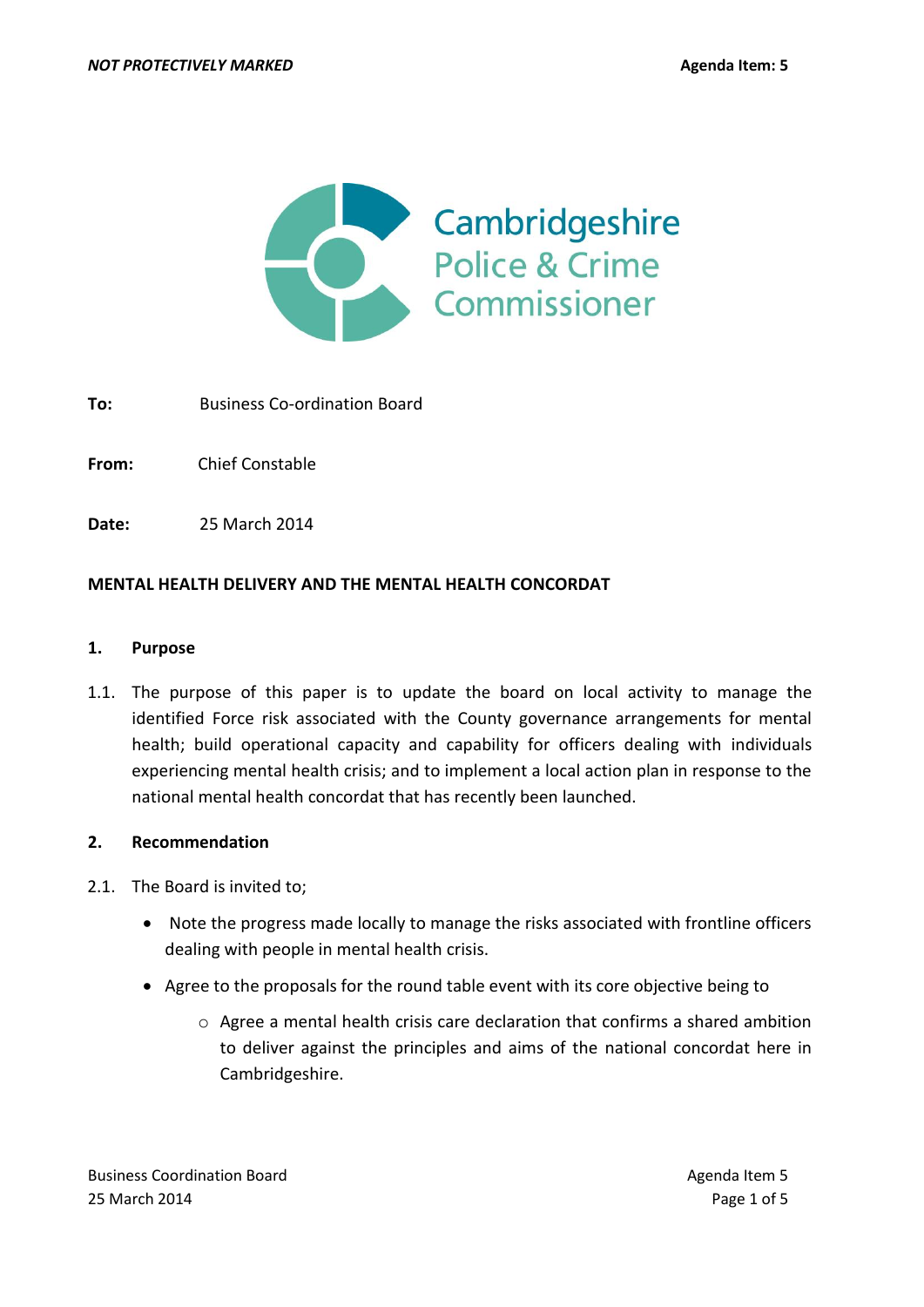o To establish a Mental Health Concordat Delivery Group that is empowered to review, design and progress the provision and delivery of mental health services for people in crisis.

## **3. Background**

- 3.1. In April 2009 The Bradley Report was published following a review of people with mental health problems or learning difficulties in the criminal justice system. The relevant recommendations of this were reviewed and a local action plan was developed and implemented in full.
- 3.2. In May 2013 a report was published by Lord Adebowale, into the handling of mental health incidents by the Metropolitan Police following the death in custody of Sean Rigg. This report has played a significant part in shaping our local delivery and its recommendations form the basis of the current mental health delivery plan.
- 3.3. In November 2013 following the death in custody in Bedfordshire of Leon Briggs, the Force lead for mental Health, T/Detective Superintendent Kevin Vanterpool, led an urgent review of the current arrangements, protocols and processes for frontline officers dealing with individuals in mental health crisis. This review identified a risk to the Force arising from its inability to influence partners and commissioning arrangements due to a lack of strategic partnership governance arrangements for the mental health agenda. As a consequence, the Constabulary was faced with a situation where a significantly high number of individuals were being detained in police cells because a healthcare based place of safety was not accessible.
- 3.4. In February 2013 HM Government launched the Mental Health Crisis Care Concordat to improve outcomes for people experiencing mental health crisis. It establishes key principles of good practice that local partners and services should use to raise standards.
- 3.5. The Concordat has been agreed by a partnership of national organisations and bodies however a step change can only be achieved through local delivery.
- 3.6. The Concardat has been publicly supported by Sir Graham Bright, the Police and Crime Commissioner for Cambridgeshire.

### **4. Current Governance Arrangements and Update on Local Progress**

- 4.1. The Assistant Chief Constable has strategic ownership for the operational delivery relating to mental health.
- 4.2. Responsibility for the progress of the Mental Health Delivery Plan rests with the Force lead who is supported by a Crime Business Area Co-ordinator who holds the portfolio for this area. The Mental Health Forum, chaired by the Force lead, is attended by operational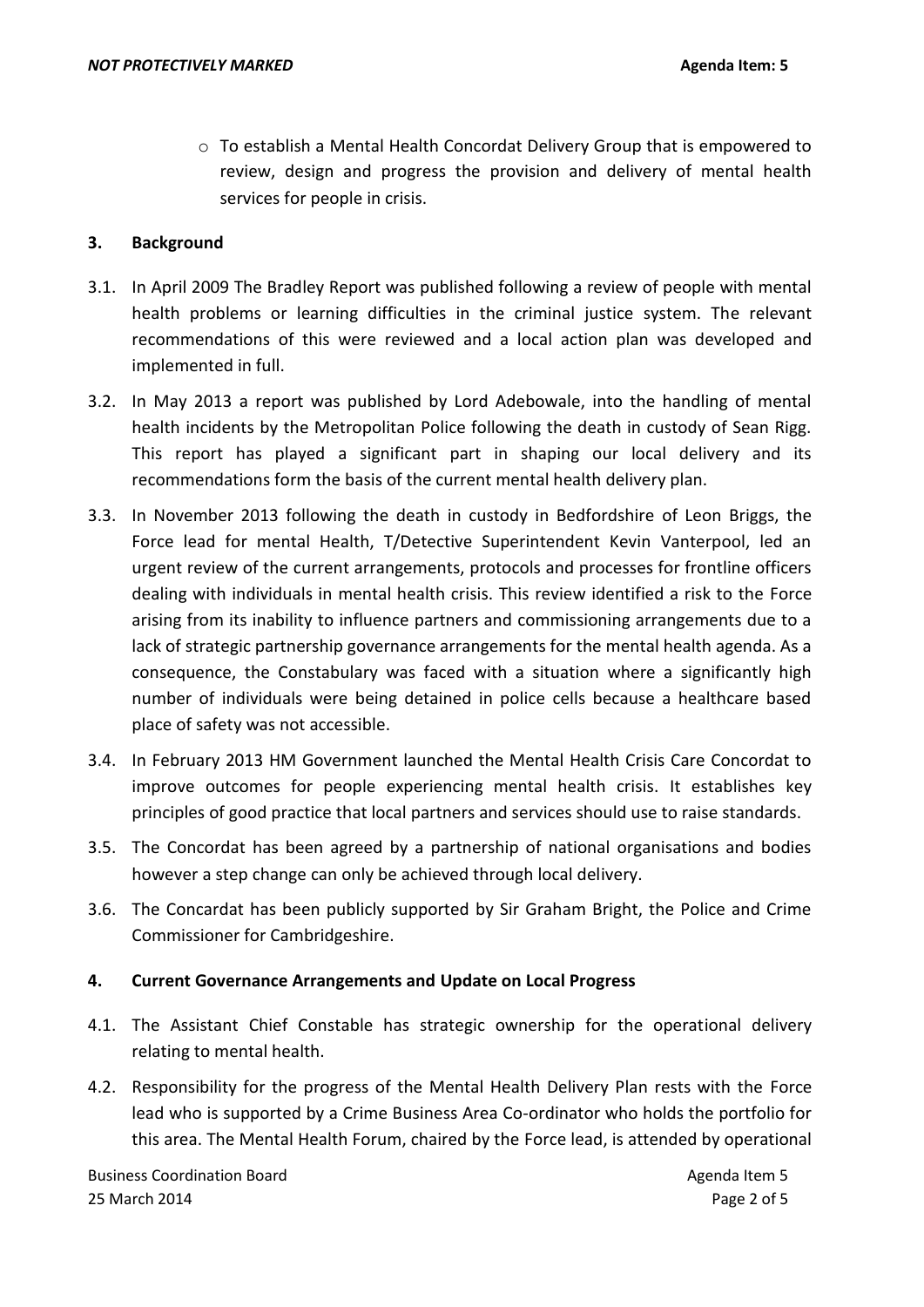managers from across the force and this meeting provides the focus to drive activity against the deliverables within the plan. This meeting also reviews and reflects on local incidents and learning emerging from other forces both regionally and nationally.

- 4.3. The Force lead also represents the Constabulary on a regional level. Suffolk Constabulary currently chairs this meeting and feed directly to the ACPO National lead. Cambridgeshire has been viewed as a progressive and influential member of the region with our delivery plan, protocols and local monitoring arrangements being shared across the region as best practice.
- 4.4. At the last review in January 2014 progress against the delivery plan was complete save for one deliverable relating to the commissioning of suitable transportation for people in crisis from the Ambulance Services. This action had been closed pending the signing of the Concordat.
- 4.5. At an operational level, frontline uniformed officers have been provided with training through nationally accredited e-learning packages, with 97% completion. These same officers and supervisors have also been provided with a day of face to face training with an Approved Mental Health Professional, which proved especially successful.
- 4.6. Custody staff and call takers have also been provided with bespoke training to help them and identify and manage people in crisis and support has been secured from Samaritans in Cambridge for people upon their release from detention who have not met the threshold for admission to Mental Health services but still pose a concern to officers.
- 4.7. The force has implemented a review process for every case where powers under S135 or S136 MHA are used. Information is collated from both police and partners systems in a 'virtual debrief' and learning arising is collated and shared where themes emerge. Where necessary, actual debriefs of incidents are held between police and partners. This process, introduced recently, has been welcomed by partners, especially those in hospital emergency rooms where they find themselves facing similar challenges to frontline officers regarding access to the dedicated 136 suites.
- 4.8. In June 2013 HMIC conducted an inspection specific to 136 detainees, overall findings were positive. This same positive progression of activity was reflected in a separate audit by Grey Laughton Associates which focused on our implementation of good practice standards for police custody and the current cohort of individuals on the Integrated Offender Management Scheme.
- Business Coordination Board **Agents** Coordination Board Agenda Item 5 25 March 2014 **Page 3 of 5** 4.9. Since September 2013 there has been particular focus to further reduce the use of police cells as a place of safety. At the same time as engaging with partners to signal our revised approach officers have been encouraged to pursue access to the 136 suites robustly, challenge the often cited bar of alcohol or risk of violence and escalate through to Force Duty Managers if required. As a consequence more detailed information is available to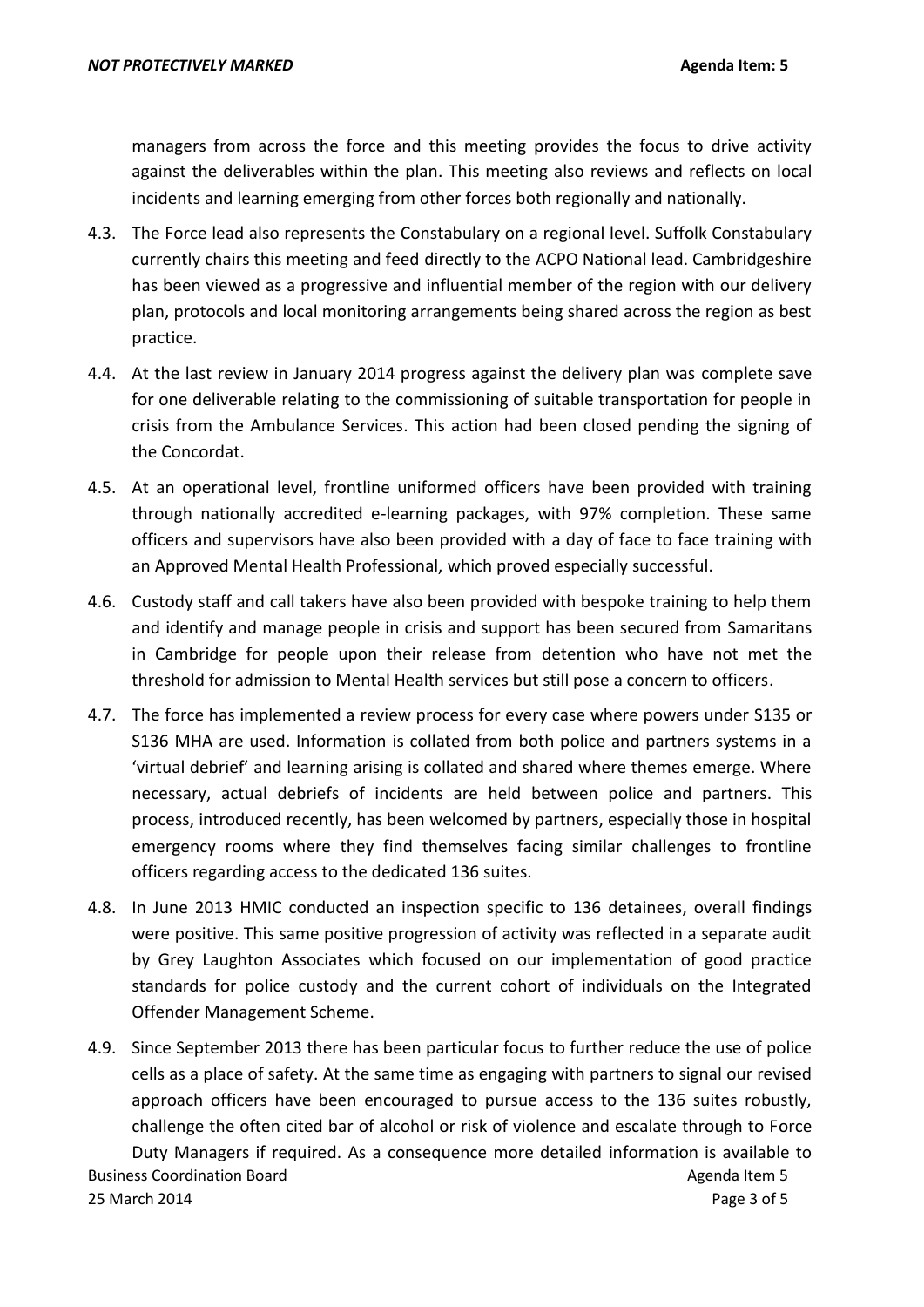review incidents both in custody and through the debrief process outlined above adding to our ability to influence provision and access to the suites.

- 4.10. Whilst there have been month on month variances in the numbers detained it is particularly pleasing to note that the frequency of use of police cells as the first choice place of safety have dropped significantly from 56% between April and September 2013 to 15% in January 2014.
- 4.11. Externally, the Force lead or Crime Business Area Co-ordinator attend or contribute to a range of partnership meetings.
	- The Mental Health Act Liaison Meeting, chaired by a manager from Cambridgeshire and Peterborough Foundation Trust (CPFT) is the venue for reviewing and progressing issues relating to the '136 Protocol'.
	- The Suicide Prevention Group in both Cambridgeshire & Peterborough (police led in Cambridgeshire) progresses efforts to reduce the frequency and risk of suicide. Once again the work of the Force has been recognised as progressive in how we apply our suicide strategy and enhanced risk assessment for those arrested for indecent images or similar offices that fall within nominated professions.
	- Peterborough Adult Mental Health Stakeholder Group, focused mainly on the provision of clinical services.
	- Cambridgeshire Autism Forum, hosted by Cambridgeshire County council and focusing on service provision for those with learning disabilities.
	- Dual Diagnosis Steering Group, formally chaired by the force lead but now adopted by CPFT, focusing on service provision for those affected by mental health but combined with substance misuse.
	- The force lead also holds a Mental Health partnership governor role within CPFT although this has never been exercised.

# **5. Proposal**

5.1. Whilst there has been success in reducing the use police cells and greater accountability, there does remain limited scope to influence the shape and delivery of metal health provision, other than at an operational level. There is scope through the two Health & Wellbeing Boards to adopt the Concordat action plan as a vehicle for delivery under Priority 4 in each area. However we must also look to develop new countywide governance arrangements to ensure that the Concordat is implemented in such a way that it does not negatively influence the effectiveness of operational policing in different areas of the County. In particular, differing levels of alcohol consumption and variances in

Business Coordination Board **Agents** Coordination Board Agenda Item 5 25 March 2014 **Page 4 of 5**